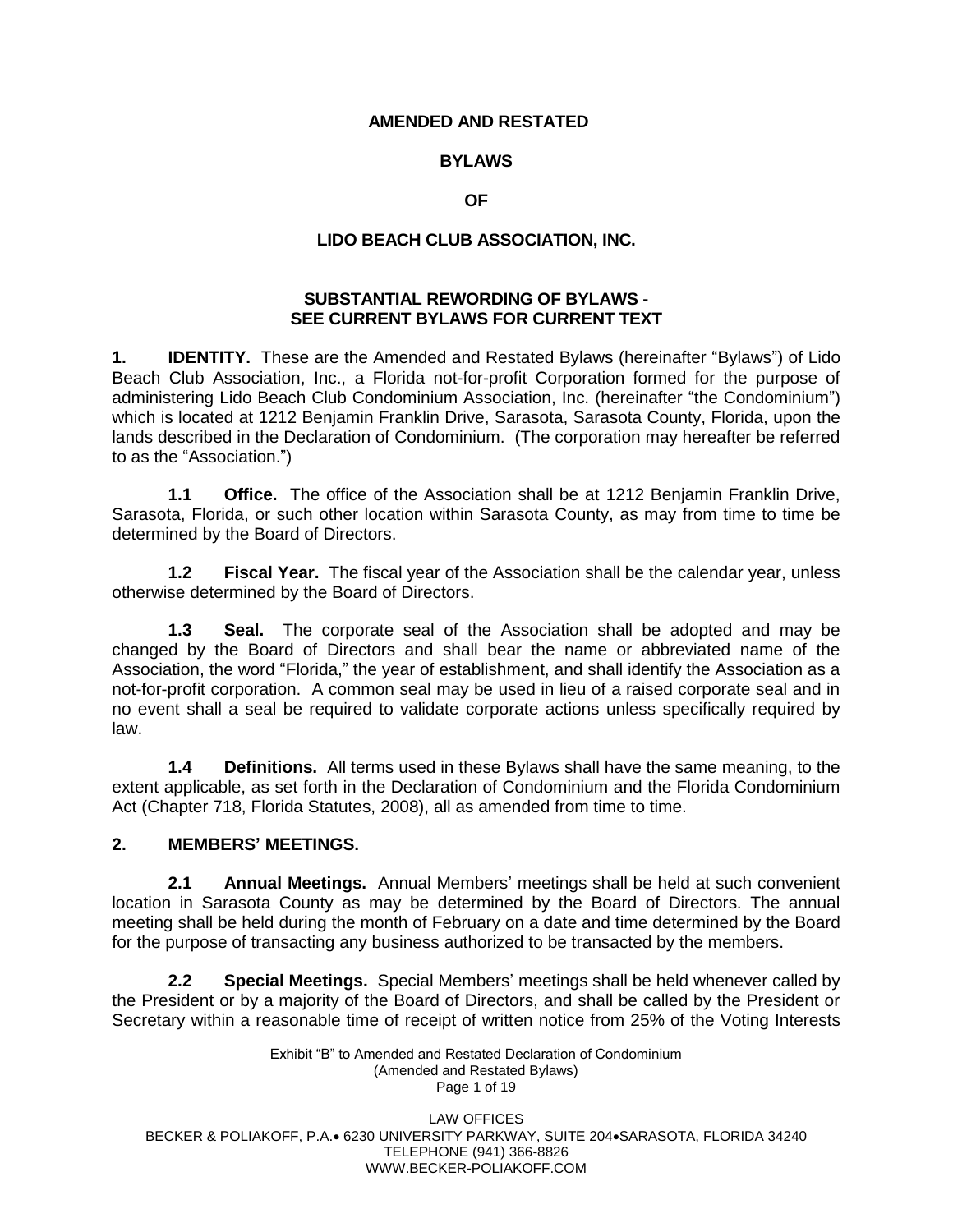of the Association. Members' meetings to recall a member or members of the Board of Directors may be called by 10% of the voting interests of the Association who shall give notice of the meeting, stating the purpose of the meeting, pursuant to Section 718.112(2)(k), Florida Statutes (2008), as amended from time to time.

**2.3 Notice of Members' Meetings.** Notice of all Members' meetings, stating the time, place, and purpose(s) of the meeting, shall be sent to each Unit Owner by United States regular mail, unless waived in writing, at least 14 days prior to the meeting as to annual meetings and 10 days as to special meetings. Hand delivery and electronic notice is acceptable where permissible by law. Officers required to give notice may delegate the actual giving of notice to another person, such as an Assistant Officer or managing agent. Any Members' meeting or election at which one or more Directors are to be elected must be noticed as provided for in Section 2.4 below. An Officer of the Association or other person providing notice shall execute an affidavit of mailing per Section 718.112(2)(d)(2), Florida Statutes (2008), as amended from time to time, which shall be retained in the official records of the Association as proof of such mailing. The notice of the annual meeting shall include an agenda for all known substantive matters to be discussed, or have such an agenda attached to it. A copy of the notice and agenda shall be posted at a conspicuous location, designated by Board resolution, on the Condominium Property at least 14 days in advance of the meeting.

Notice of specific meetings may be waived before or after the meeting and the attendance of any Member (or person authorized to vote for such member) shall constitute such Member's waiver of notice of such meeting, except when his (or his authorized representative's) attendance is for the sole and express purpose of objecting at the beginning of the meeting to the transaction of business because the meeting is not lawfully called.

**2.4 Board of Directors Election Meetings - Notice and Procedure.** The regular election of Directors shall occur as the first item of business at the annual meeting.

**2.4.1** Not less than 60 days before a scheduled election, the Association shall mail, or deliver, whether by separate Association mailing or included in another Association mailing or delivery including regularly published newsletters, to each Unit Owner entitled to vote, a first notice of the date of the election, along with the attestation form required by the Department of Business and Professional Regulation, Division of Mobile Homes, Time Shares and Condominiums ("The Division"). Any person desiring to be a candidate for the Board of Directors shall give written notice and return a signed attestation form to the Association not less than 40 days before scheduled election. Not less than 14 days before the election, the Association shall mail or deliver a second notice of the election to all Unit Owners entitled to vote therein, together with a written ballot which shall include an information sheet (if provided by the candidate), no larger than 8½ inches by 11 inches furnished by the candidate, to be included with the mailing of the ballot, with the costs of mailing and copying to be borne by the Association.

**2.4.2** There is no quorum requirement necessary for an election. However, at least twenty percent (20%) of the Units must cast a ballot in order to have a valid election and elections shall be decided by a plurality of those votes cast.

> Exhibit "B" to Amended and Restated Declaration of Condominium (Amended and Restated Bylaws) Page 2 of 19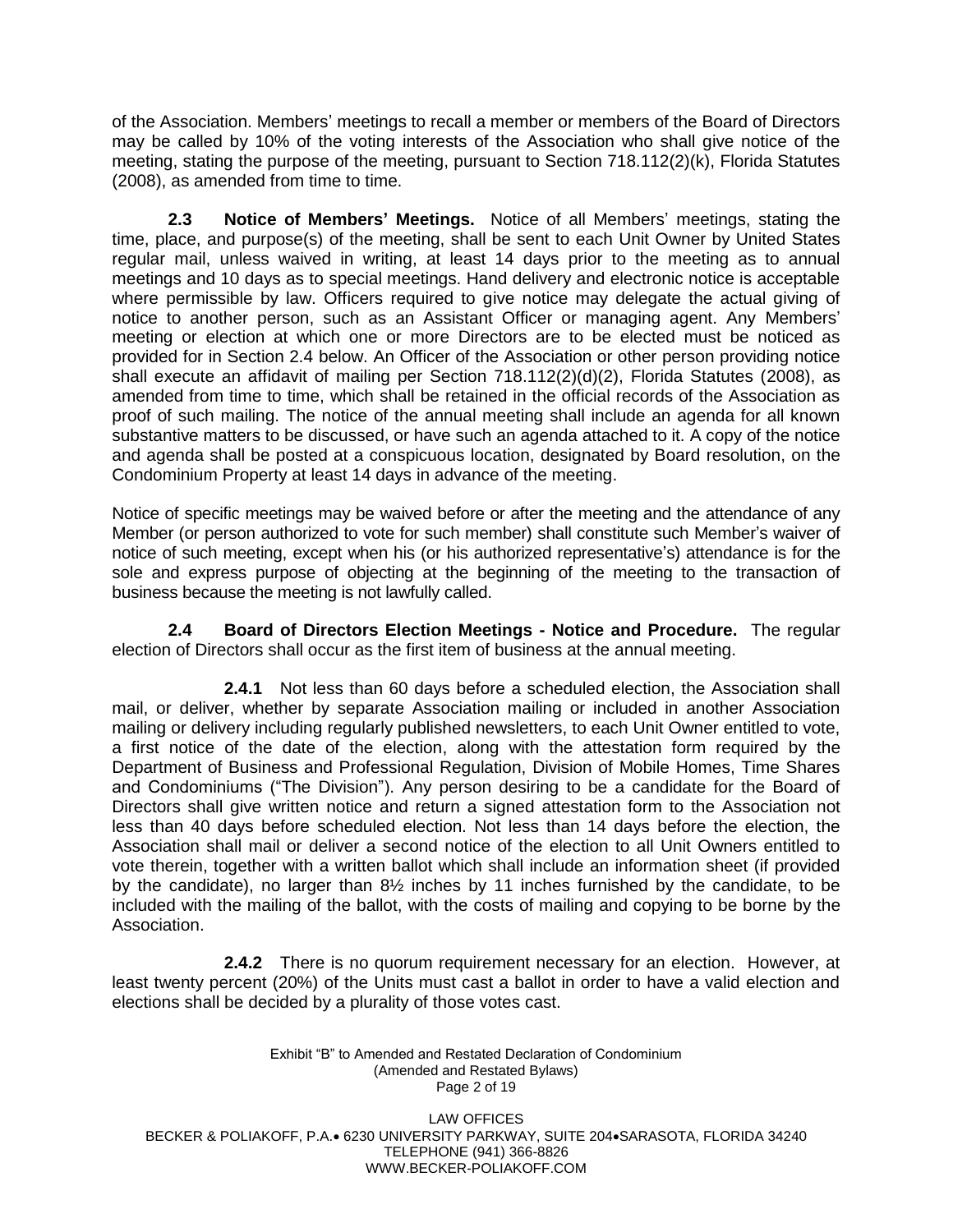**2.4.3** In the event that there are only as many (or fewer) candidates prequalified for election as there are open seats on the Board, no election shall be held and the pre-qualified candidates shall automatically become members of the Board after the annual meeting.

**2.4.4** The Board may establish additional election rules or procedures as it deems appropriate to ensure a fair election process. Substantial compliance with these Bylaws and the Act relative to election procedures is sufficient.

**2.5 Quorum/Voting.** A quorum at Members' meetings shall consist of persons entitled to cast a majority of the Voting Interests of the entire membership. Decisions made by a majority of the Voting Interests present and voting, in person or by proxy, at a meeting at which a quorum is present shall be binding and sufficient for all purposes except such decisions as may by Chapter 718, Florida Statutes (2008) or the Condominium Documents require a larger percentage in which case the percentage required in Chapter 718, Florida Statutes (2008), or the Condominium Documents shall govern. To the extent lawful, Unit Owners may join in any action taken at a meeting of the Members through written approval of such action executed after the meeting, and such approval shall be as though the Unit Owner duly approved the action of the meeting in question.

**2.5.1 Units Owned by Association.** No voting interest or consent right allocated to a Unit owned by the Association shall be exercised or considered for any purpose, whether for a quorum, an election or otherwise, as provided in Section 718.112(2)(b)2., Florida Statutes (2008), as amended from time to time.

**2.6 Indivisible Vote.** Each Unit shall have one indivisible vote. If a Unit is owned by multiple individuals, such as a husband and wife, any record Owner may vote on behalf of the Unit. If a Unit is owned by a corporation, any officer may vote on behalf of said corporation. If a Unit is owned by a partnership, any general partner may vote on behalf of the partnership. If a Unit is owned in trust, any trustee of a trust shall be entitled to vote. If a Unit is owned by a limited liability company, any member or manager may vote on behalf of the limited liability company. Any person with apparent authority asserting the right to vote on behalf of a Unit owned by an artificial entity shall be conclusively presumed to be entitled to vote on behalf of said Unit, unless the Unit has filed voting instructions with the Association designating some other person entitled to vote. If multiple Owners or non-individual Owners of a Unit cannot agree on a vote, the vote shall not be counted as to the issue upon which disagreement exists. Voting certificates are not necessary.

**2.7 Proxies.** Votes may be cast in person or by proxy. Only Unit Owners or the spouse of a Unit Owner may be delegated to hold proxies, provided that the Board may designate agents of the Association (including but not limited to association legal counsel or the association's manager) as an eligible proxy holder. Proxies shall be in writing, signed and dated, and shall be valid only for the particular meeting designated therein or an adjournment thereof, but in no event for more than 90 days, and must be filed with the Association before or at the voter registration immediately preceding the meeting, or adjournment thereof. Except as specifically otherwise provided by law, Unit Owners may not vote by general proxy, but may vote by limited proxies substantially conforming to a limited proxy form adopted by the Division.

> Exhibit "B" to Amended and Restated Declaration of Condominium (Amended and Restated Bylaws) Page 3 of 19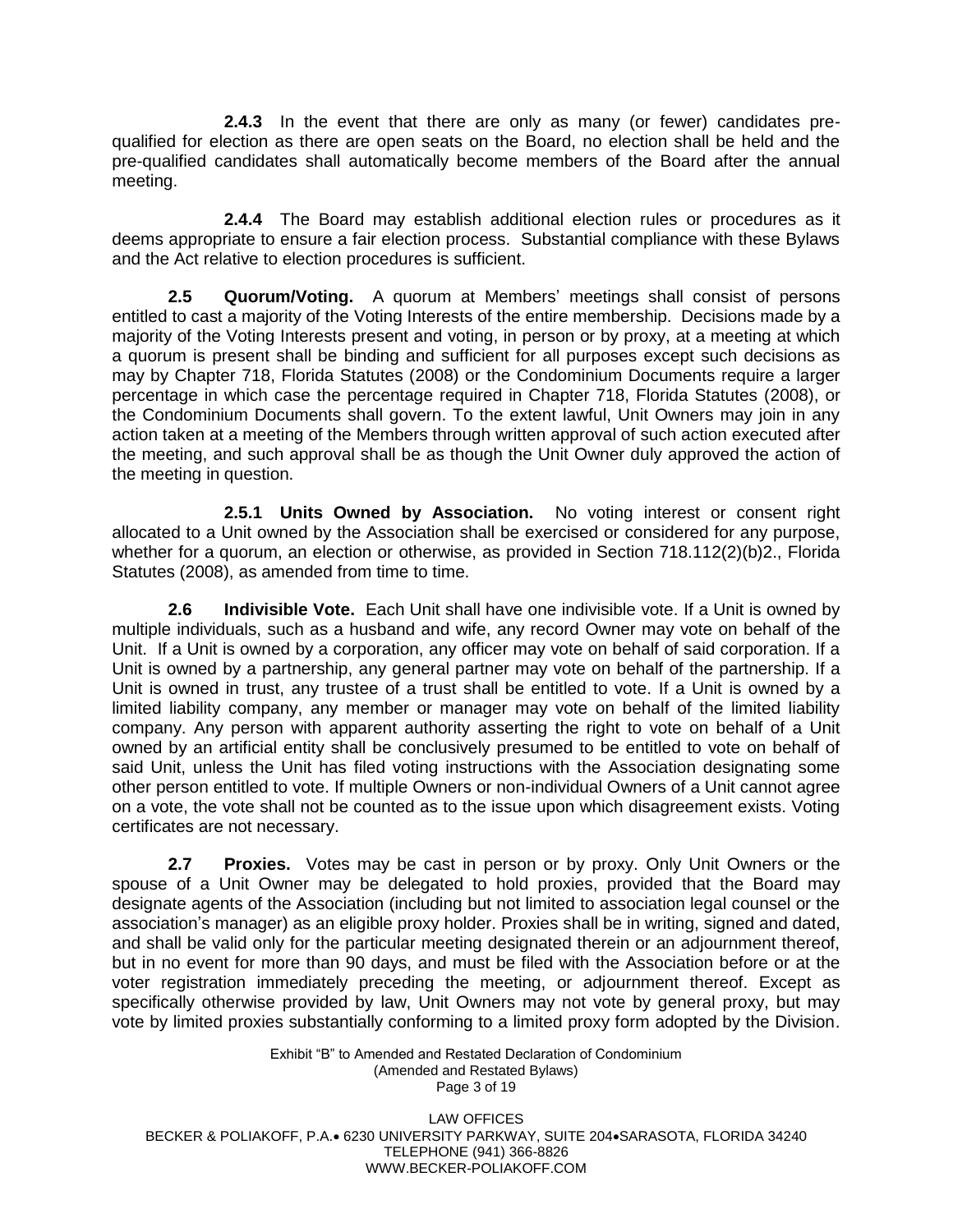Limited proxies and general proxies may be used to establish a quorum. Limited proxies shall be used for votes regarding reserves; for votes taken to waive financial statement requirements; for votes taken to amend the Declaration; for votes taken to amend the Articles of Incorporation or Bylaws; and for any other matter which Chapter 718, Florida Statutes (2008) requires or permits a vote of the Unit Owners. To the extent permissible by law, it is the intent of these Bylaws that Unit Owners who are given the opportunity to vote by limited proxy, but decline to do so, may grant general powers (including the right to vote with respect to designated agenda items) to the holder of their proxy. No proxy, limited or general, shall be used in the election of Board members. General proxies may be used for other matters for which limited proxies are not required and may also be used in voting for non-substantive changes to items for which a limited proxy is required and given. A photographic, photo static, facsimile, electronic or equivalent reproduction of a signed proxy is a sufficient proxy. Owners may retroactively cure any alleged defect in a proxy by signing a statement ratifying the Owner's intent to cast a proxy vote. The use of proxies is to be liberally construed.

**2.8 No Quorum.** If any meeting of Members cannot be organized because a quorum is not present, or if insufficient Voting Interests are represented to approve a proposed item of Association business, the Members who are present, either in person or by proxy, may adjourn the meeting from time to time until a quorum is present or enough votes can be cast to decide a question.

**2.9 Order of Business.** The order of business at annual Members' meetings and, as far as applicable at all other Members' meetings, shall be:

**.1** Call to order by the President;

**.2** At the discretion of the President, appointment by the President of a chairman of the meeting (who need not be a member or a Director);

- **.3** Appointment by the Chair of inspectors of election;
- **.4** Election of Directors;

**.5** Calling of the roll, certifying of proxies and determination of a quorum; or, in lieu thereof, certification and acceptance of registration procedures establishing the number of persons present in person or by proxy;

- **.6** Proof of notice of the meeting or waiver of notice;
- **.7** Disposal of unapproved minutes;
- **.8** Reports of Officers;
- **.9** Reports of committees;
- **.10** Unfinished business;

#### Exhibit "B" to Amended and Restated Declaration of Condominium (Amended and Restated Bylaws) Page 4 of 19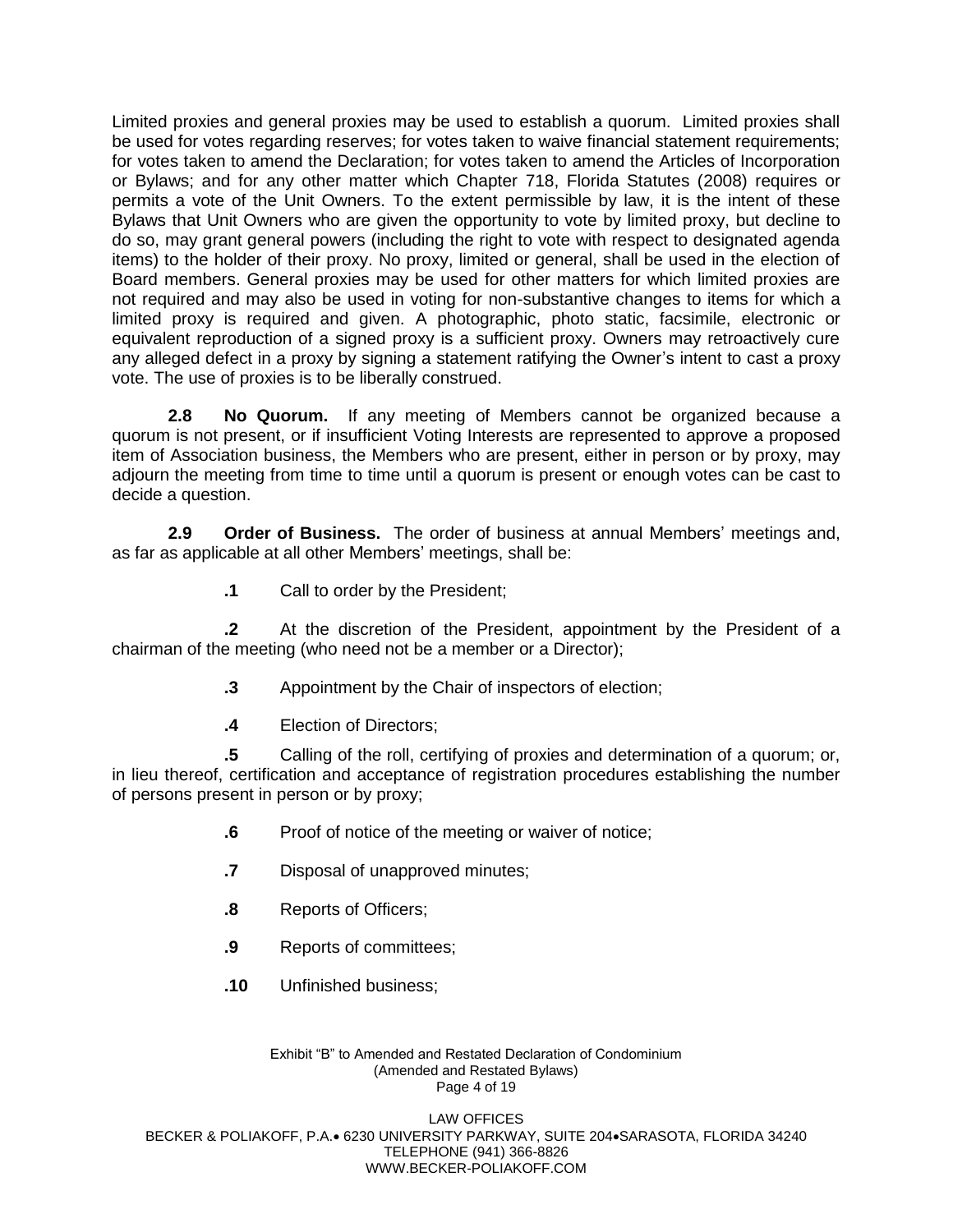- **.11** New business;
- **.12** Adjournment

**2.10 Action Without a Meeting.** Anything to the contrary herein notwithstanding, to the extent lawful, any action required to be taken at any annual or special meeting of Members, or any action which may be taken at any annual or special meeting of such Members, may be taken without a meeting, without prior notice, and without a vote if a consent in writing setting forth the action so taken, shall be signed by the requisite number of voting interests to approve the action.

## **3. BOARD OF DIRECTORS.**

**3.1 Number, Term, and Qualifications.** The affairs of the Association shall be governed by a Board composed of nine (9) Directors. All Directors shall be Unit Owners. Coowners of a Unit cannot simultaneously serve on the Board. When a Unit is owned by a corporation, a partnership, limited liability company, or similar entity, the Primary Occupant, as designated pursuant to the Declaration of Condominium shall be eligible for Board membership. Trustees and beneficiaries of trusts (provided that the beneficiaries reside in the Unit), and the spouses of such persons, shall be considered eligible for Board membership. Persons who are convicted felons, who have not had their civil rights restored for at least five (5) years, are not eligible to serve on the Board. All Directors will be elected for a two (2) year term. It is the intention of these Bylaws that a staggered Directorate be maintained. To implement and maintain a staggered Directorate, the Board may hold seats in future elections open for one or two year terms, when necessary or appropriate. In such cases, those receiving the higher number of votes shall be elected to the longer terms and when no election is held, the decision shall be made by agreement of the affected parties, or by lot. The term of each Director's service shall extend until their elected term is completed and thereafter until their successor is duly elected and qualified or until the Director is recalled in the manner provided in the Condominium Act, or resigns. Resignations of Directors are effective when received by the Association in writing, unless a later date is stated.

**3.2 Board Vacancies.** Vacancies in the Board of Directors shall be filled by appointment by a majority vote of the remaining Directors for the remainder of the unexpired term as provided in Article 3.1; provided that when a Director has been recalled by the membership, the vacancy created by his removal cannot be filled with the same person as has been removed from the Board, and when a majority of the Board has been recalled, vacancies shall be filled by the membership, as provided by law.

**3.3 Organizational Meeting.** The organizational meeting of each newly-elected Board of Directors to elect Officers shall be held at such place and time as shall be fixed by the Directors, provided a quorum shall be present. Unless otherwise noticed, the organizational meeting shall be held immediately following the annual meeting of the Members.

**3.4 Regular Meetings.** Regular meetings of the Board of Directors may be held at such time and place as shall be determined from time to time by a majority of the Directors. Notice of regular meetings, unless fixed by Board resolution, shall be given to each Director

#### Exhibit "B" to Amended and Restated Declaration of Condominium (Amended and Restated Bylaws) Page 5 of 19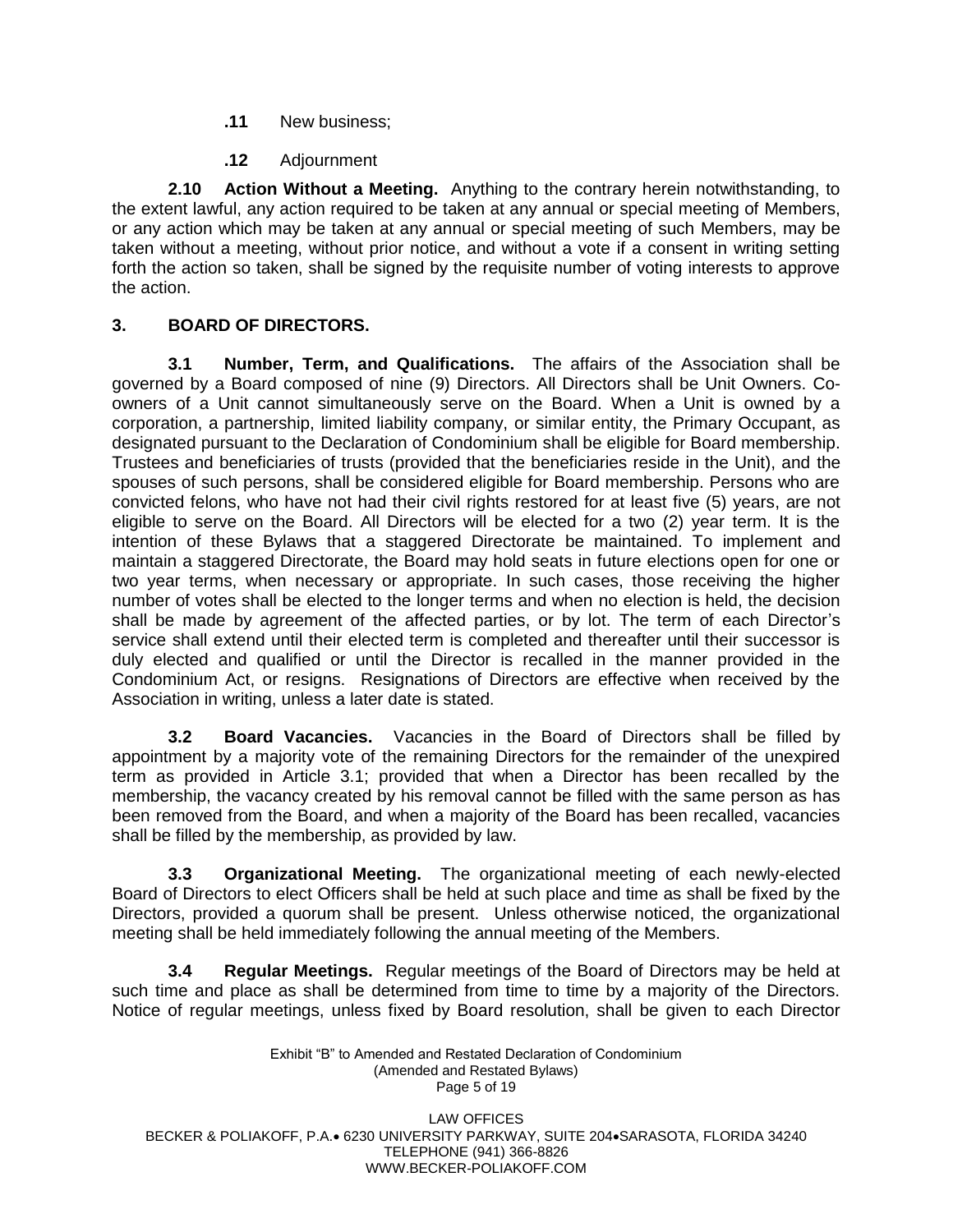personally or by mail, electronic mail, telephone, or facsimile at least two days prior to the day named for such meeting.

**3.5 Special Meetings.** Special meetings of the Directors may be called by the President and must be called by the Secretary at the written request of any two (2) Directors. Not less than two days' notice of the meeting (except in an emergency) shall be given to each Director personally or by mail, electronic mail, telephone, or facsimile, which notice shall state the time, place, and purpose of the meeting. Twenty percent (20%) of the Voting Interests may petition for the Board to take up an item of businesses at a regular or special meeting of the Board. Such meeting must be held within 60 days of receipt of the petition. The Board is not required to take any particular action as a result of such petitions.

**3.6 Waiver of Notice.** Any Director may waive notice of a meeting before, at, or after the meeting and such waiver shall be deemed equivalent to the giving of notice. Attendance by a Director at a meeting shall constitute waiver of notice of the meeting.

**3.7 Notice to Owners of Board Meetings.** Notice of meetings, which notice shall specifically include an agenda, shall be posted conspicuously as provided in Section 2.3 of these Bylaws at least 48 continuous hours in advance of the meeting for the attention of Unit Owners, except in an emergency. If closed circuit television is available, the Board may use same for posting notices, as permitted by law. Meetings at which a regular monthly or quarterly Assessment or Special Assessment is to be considered shall specially state that Assessments will be considered and the nature, estimated cost, and description of the purpose for such Assessments.

**3.7.1 Special Assessments, Rules, Deductibles.** However, written notice of any meeting at which non-emergency special assessments, or at which amendment to rules regarding Unit use will be considered, or where the Board will establish the deductible feature of the Association's insurance policies, shall be mailed or delivered (including electronic delivery as provided by law) to the Unit Owners and posted conspicuously as provided in Section 2.3 of these Bylaws not less than 14 continuous days prior to the meeting. Evidence of compliance with this 14-day notice shall be by an affidavit executed by the person giving notice, where required by law, and shall be filed among the official records of the Association.

**3.8 Owner Participation in Board Meetings.** Meetings of the Board of Directors at which a majority of the Board members of the Board are present, shall be open to all Unit Owners. Unit Owners may not designate third persons, through power of attorney or otherwise, to attend Board meetings, unless agreed to otherwise by the Board. The Unit Owner's right to attend Board meetings includes the right to speak with reference to all designated agenda items; provided, however, the Board may adopt reasonable rules governing the frequency, duration, and manner of Unit Owner statements. Unless otherwise provided by the Board, each Unit Owner is entitled to speak for three minutes with reference to designated agenda items. Board meetings subject to the attorney-client privilege shall not be subject to Unit Owner attendance.

**3.9 Board Meetings, Quorum, and Voting.** The designation of the agenda for Board meetings shall be at the discretion of the President. However, the President shall be

> Exhibit "B" to Amended and Restated Declaration of Condominium (Amended and Restated Bylaws) Page 6 of 19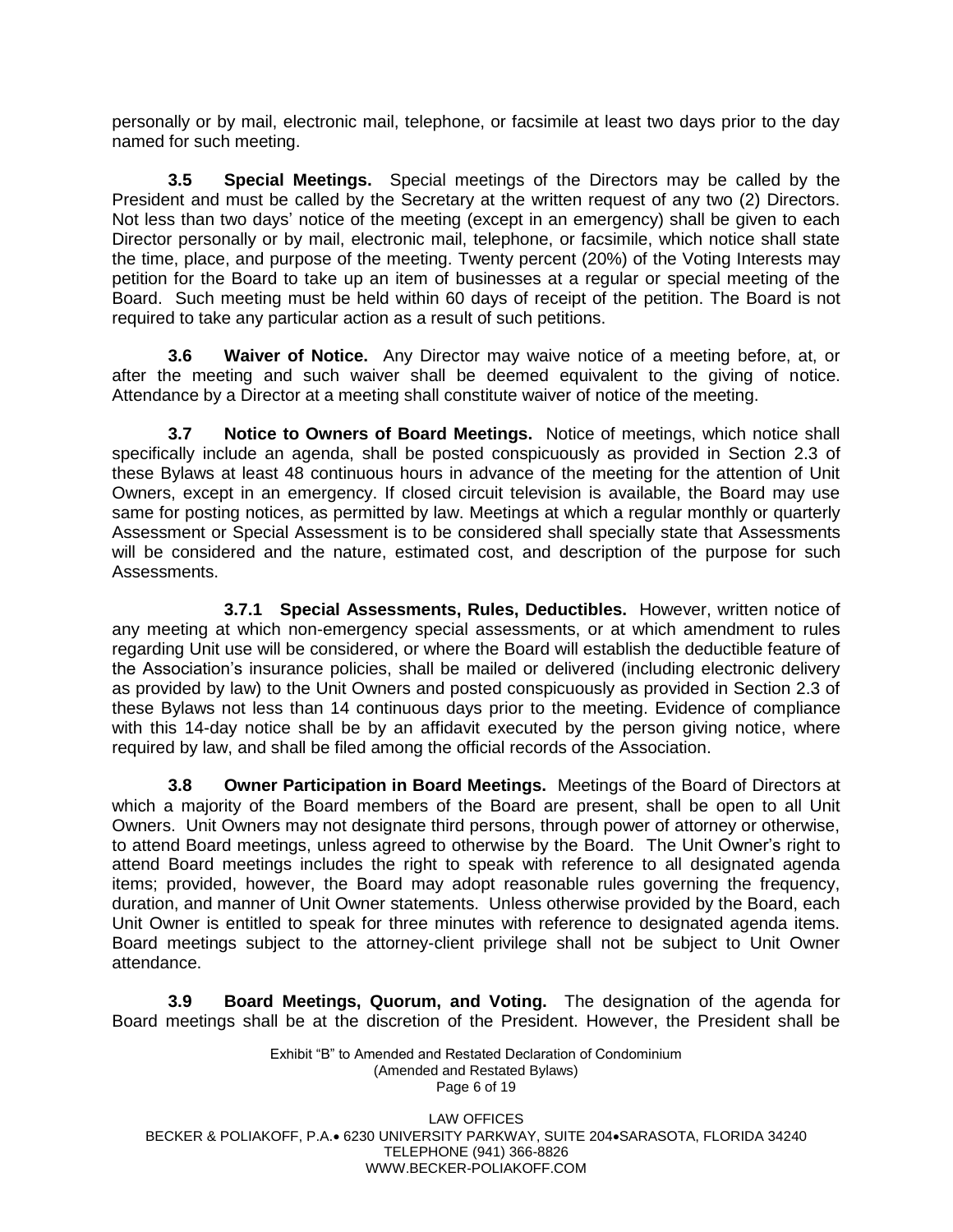obligated to include any item on the agenda for a Board meeting, if requested, in writing, by two Board members, and where required due to petition from twenty percent (20%) of the Voting Interests. A quorum at Directors' Meetings shall consist of a majority of the Directors. The acts approved by a majority of the Board of Directors present and voting at a meeting shall constitute the acts of the Board. Directors may not vote by proxy or by secret ballot at Board meetings (except that Directors may vote by secret ballot when electing Officers) and a vote or abstention for each member present shall be recorded in the minutes. A Director of the Association who abstains from voting on any action taken on any corporate matter shall be presumed to have taken no position with regard to the action. If at any meeting of the Board there be less than a quorum present, the Director(s) present may adjourn the meeting from time to time until a quorum is present and no further notice need be given except for announcement at the meeting as to the date, time, and place of the adjournment. At any adjourned meeting, any business which might have been transacted at the meeting as originally called may be transacted. Absent Directors may later sign written consents in Board actions, but such written consents may not be used for purposes of creating a quorum or counted as part of the official vote for the Board's meeting. Directors may participate telephonically in Board meetings, as provided by law.

**3.10 Presiding Officer.** The presiding Officer at Directors' meetings shall be the President, and in his absence, the Vice President. In the absence of the presiding Officer, the Directors present shall designate one of their number to preside.

**3.11 Director Compensation.** Directors shall serve without pay but shall be entitled to reimbursement for expenses reasonably incurred.

**4. POWERS AND DUTIES OF THE BOARD OF DIRECTORS.** All of the powers and duties of the Association existing under the laws of Florida generally, Florida Not For Profit Corporation Statute, the Condominium Act, and the Condominium Documents, all as amended from time to time, shall be exercised exclusively by the Board of Directors, or its duly authorized agents, contractors, or employees, when said powers and duties have been delegated by the Board, subject only to the approval by Unit Owners when such is specifically required. The powers of the Directors shall include, but shall not be limited to, the power:

**4.1 To Assess.** The Directors shall adopt budgets and make and collect special and periodic Assessments against Owners to defray the costs of the Association.

**4.2 To Expend Association Funds**. The Directors shall use the proceeds of Assessments in the exercise of its powers and duties.

**4.3 To Maintain The Condominium Property.** The Directors shall maintain, repair, replace, and operate the property within the Condominium.

**4.4 To Adopt Regulations.** The Directors shall enact and may amend Rules and Regulations concerning the transfer, use, appearance, maintenance, and occupancy of the Units, Common Elements, Limited Common Elements, and Association Property, and to enact rules, policies, and resolutions pertaining to the operation of the Association, subject to any limitations contained in the Declaration of Condominium.

#### Exhibit "B" to Amended and Restated Declaration of Condominium (Amended and Restated Bylaws) Page 7 of 19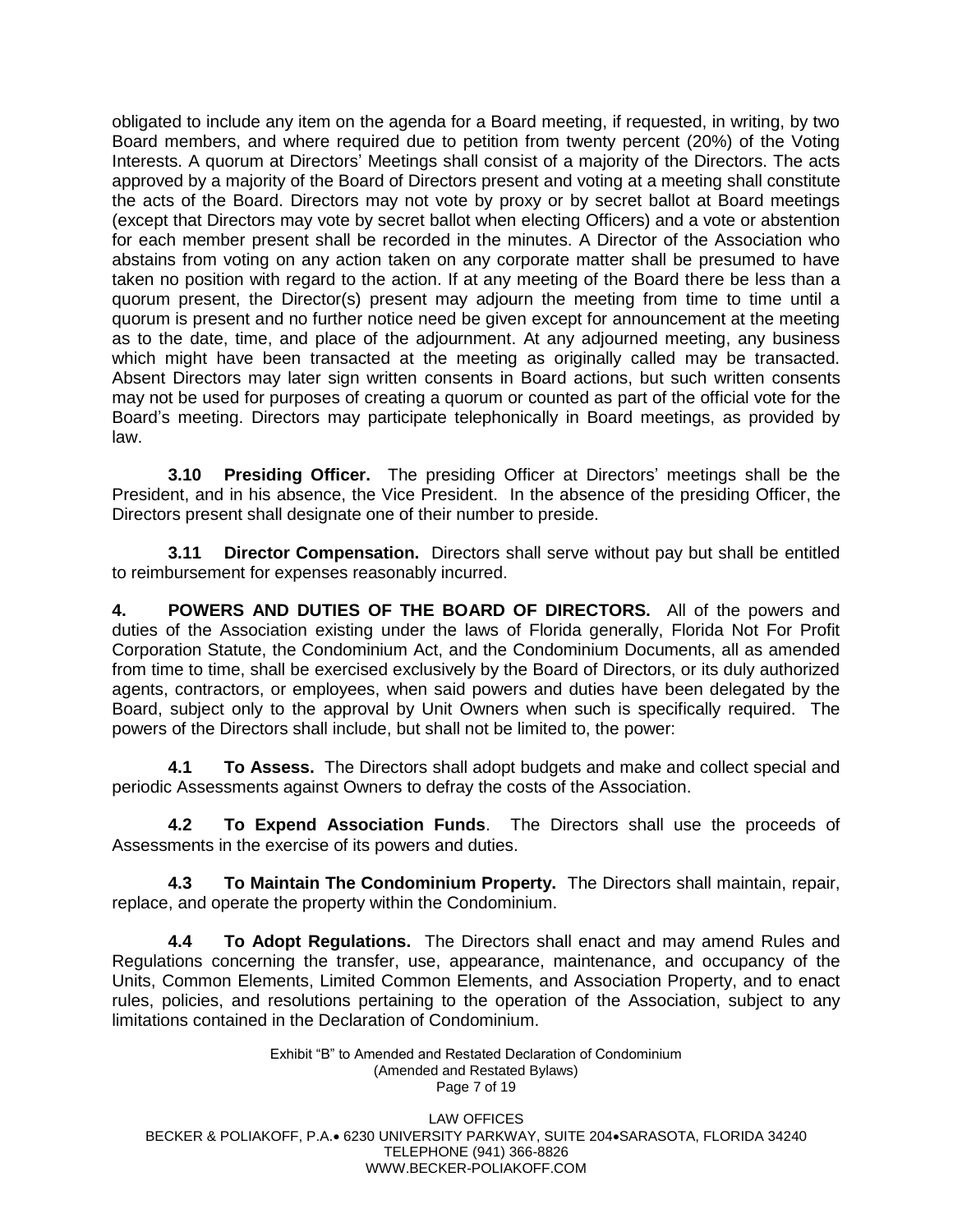**4.5 To Reconstruct After Casualty**. The Directors may reconstruct the Units, Common Elements, Limited Common Elements, and Association Property improvements after casualty and to further improve the property, as specified in the Declaration of Condominium.

**4.6 To Approve Transfers.** The Directors may approve or disapprove proposed transactions or transfers in the manner provided by the Declaration of Condominium, and to charge a preset fee, not to exceed the maximum permissible by law, in connection with such right of approval. In connection with the lease of Units, the Board may require the posting of a security deposit to protect against damages to the Common Elements or Association Property, in the manner provided by law.

**4.7 To Enforce.** The Directors may enforce by legal means the provisions of applicable laws and the Condominium Documents, and may interpret the Condominium Documents, as the final arbiter of their meaning, unless such interpretation is wholly arbitrary, or contrary to law.

**4.8 To Contract.** The Directors may contract for management, maintenance, and operation of the Condominium.

**4.9 To Insure.** The Directors shall carry insurance for the protection of the Unit Owners and the Association, pursuant to requirements contained in the Declaration of Condominium and Chapter 718, Florida Statutes (2008), both as amended from time to time.

**4.10 To Pay Utility Bills.** The Directors shall pay the cost of all utility services rendered to the Condominium and not billed to Owners of individual Units.

**4.11 To Hire and Discharge.** The Directors may employ personnel and designate other Officers to be paid a reasonable compensation and grant them such duties as seem appropriate for proper administration of the purposes of the Association.

**4.12 To Sue and Be Sued.** The Directors may bring and defend suits and other proceedings and may exercise its business judgment as to whether the interests of the Association are best served with respect to settlement of a matter or whether a suit or other proceeding should be commenced.

**4.13 To Deal in Real and Personal Property and Borrow Money.** The Directors may make and execute contracts, deeds, mortgages, notes, and other evidence of indebtedness, leases, and other instruments by its Officers and to purchase, own, lease, convey, and encumber real and personal property. The Directors may grant or modify easements and licenses over the Condominium Property necessary or desirable for proper operation of the Condominium.

**4.14 To Enter Into Contracts for Products and Services.** All contracts for the purchase, lease, or renting of materials or equipment, or which are not to be fully performed within one year, and all contracts for services shall be in writing. As to any such contract which requires payment exceeding 5% of the gross budget (including reserves) except for contracts with employees of the Association, attorneys, accountants, architects, engineers, landscape

#### Exhibit "B" to Amended and Restated Declaration of Condominium (Amended and Restated Bylaws) Page 8 of 19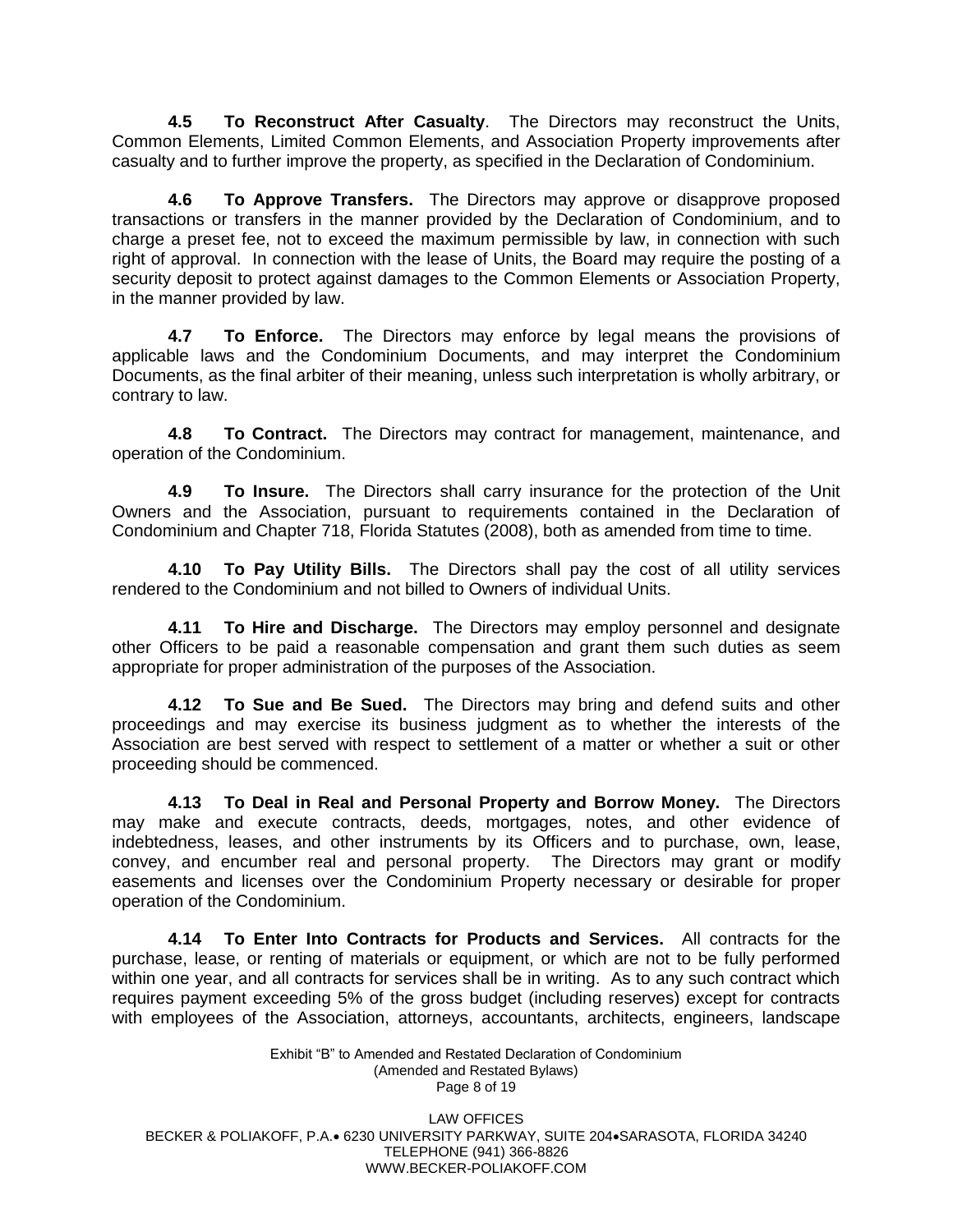architects, and community association managers, the Association shall obtain competitive bids unless the products and services are needed as the result of an emergency, or unless the desired supplier is the only source of supply within the County serving the Association. The Association need not accept the lowest bid. If a contract was awarded under the competitive bid procedures of this Section, any renewal of that contract is not subject to such competitive bid requirements if the contract contained a provision that allowed the Board to cancel a contract on thirty days' notice. Materials, equipment, or services provided to a condominium under a local government franchise agreement by a franchise holder are not subject to the competitive bid requirements of this Section.

**4.15 To Levy Fines**. The Directors may, pursuant to Section 718.303, Florida Statutes (2008), impose fines against a Unit not to exceed the maximum permissible by law, for failure to comply with the provisions of the Board policies and resolutions, the Condominium Documents, including the Rules and Regulations, and applicable laws by Unit Owners, their Families, Occupants, Tenants, and Invitees.

**4.15.1** A fine may be imposed for each day of continuing violation at the highest rate allowed by law per violation with a single notice and opportunity for hearing, provided that no fine shall in the aggregate exceed the maximum amount permissible by law.

**4.15.2** The party against whom the fine is sought to be levied shall be afforded an opportunity for hearing by being given notice of not less than twenty (20) days. Notice shall be effective when mailed by United States Mail, certified, return receipt requested, to the address of the Unit Owner listed in the official records of the Association, and as to Tenants, to the mailing address for the Unit. Said notice shall include:

- (a) A statement of the date, time, and place of the hearing;
- (b) A statement of the provisions of the Declaration, Articles of Incorporation, Bylaws, Rules and Regulations, Board policies and resolutions, or laws which have allegedly been violated; and,
- (c) A short and plain statement of the matters asserted by the Association.

**4.15.3** The party against whom the fine may be levied shall have an opportunity to respond, to present evidence, and to provide written and oral argument on all issues involved and shall have an opportunity at the hearing to review, challenge, and respond to any material considered by the Association. The hearing shall be held before a Committee of Unit Owners appointed by the Board, which may not include Board members nor persons residing in a Board member's household. The Committee shall consist of at least three (3) members. If the Committee does not agree with the fine, the fine may not be levied. Should the Association be required to initiate legal proceedings to collect a duly levied fine, the prevailing party in an action to collect said fine shall be entitled to an award of costs, and a reasonable attorney's fee incurred before trial (including in connection with the preparation for and conduct of fining hearings), at trial, and on appeal. Unit Owners shall be jointly and severally liable for the payment of fines levied against Tenants, Guests, Invitees, or other Occupants of a Unit.

#### Exhibit "B" to Amended and Restated Declaration of Condominium (Amended and Restated Bylaws) Page 9 of 19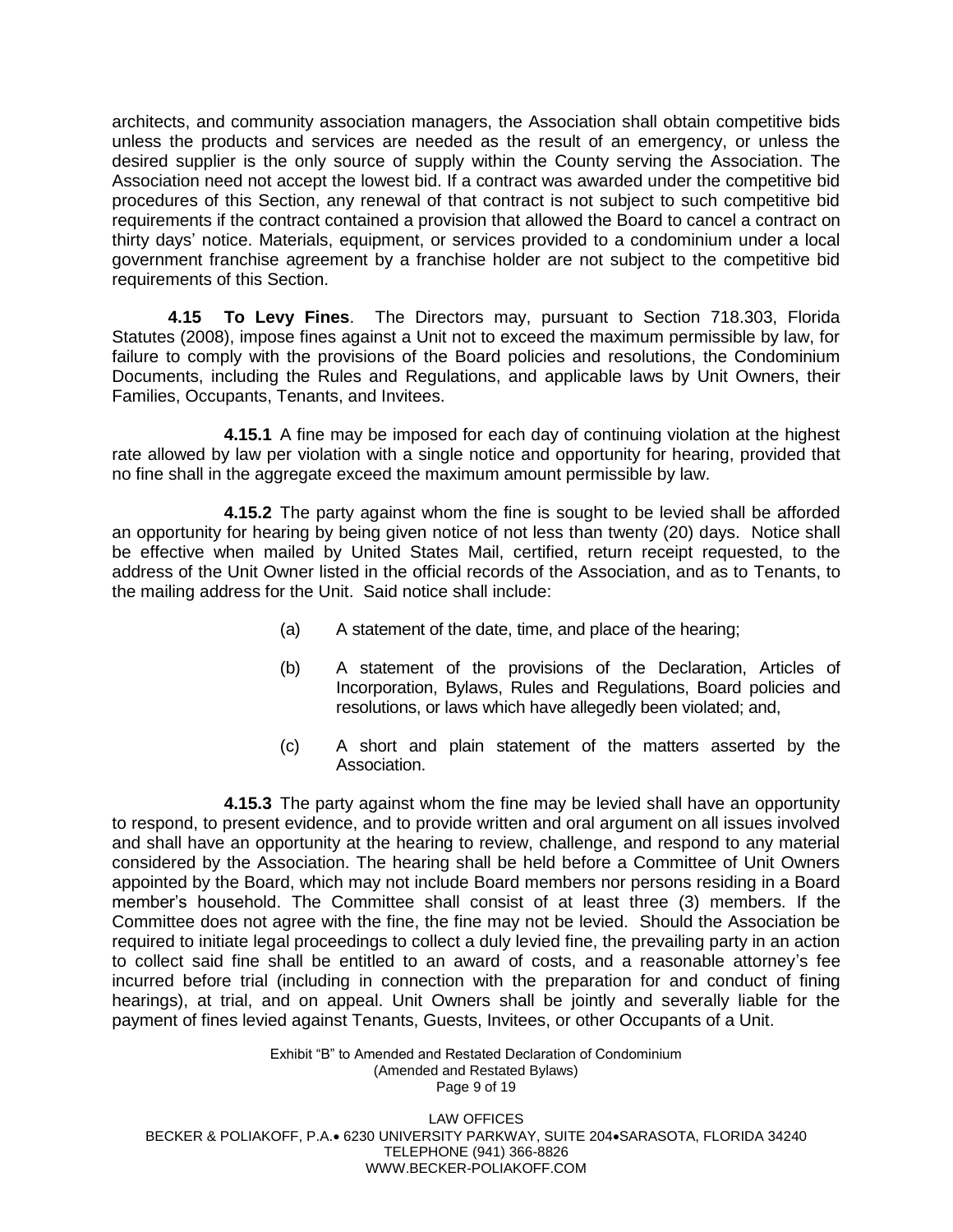**4.16 To Appoint Committees.** The Directors may appoint Committees and delegate to such Committees those powers and duties of the Association as the Board deems advisable. All Committees and Committee members shall serve at the pleasure of the Board. Committees of the Association as defined in Section 718.103(7), Florida Statutes (2008), as amended from time to time, shall conduct their affairs in the same manner as provided in these Bylaws for Board of Director meetings. All other Committees may meet and conduct their affairs in private without prior notice or Owner participation, unless otherwise directed by the Board of Directors.

**4.17 To Ensure Fire Safety Compliance.** The Directors may accept a Certificate of Compliance from a licensed electrical contractor or electrician as evidence of compliance of the condominium Units with the applicable Fire and Life Safety Code.

**4.18 To Approve the Installation of Hurricane Shutters.** The Directors shall adopt hurricane shutter specifications for the Condominium which shall include color, style, and other factors deemed relevant by the Board. All specifications adopted by the Board shall comply with the applicable building code, or shall be structured to ensure that installed shutters are in compliance with the applicable building code. The Board shall not refuse to approve the installation or replacement of hurricane shutters conforming to the specifications adopted by the Board, provided that the Board may condition approval upon the Unit Owner's agreement to execute appropriate documentation regarding same.

**4.19 To Exercise Emergency Powers.** In the event of any "emergency" as defined in Paragraph 4.19.10 below, the Board of Directors may exercise the emergency powers described in this Section, and any other emergency powers authorized by Section 617.0207, Florida Statutes (2008), Section 617.0303, Florida Statutes (2008), and Section 718.1265, Florida Statutes (2008), all as amended from time to time.

**4.19.1** The Board may name as Assistant Officers persons who are not Directors, which Assistant Officers shall have the same authority as the Executive Officers to whom they are assistant during the period of the emergency, to accommodate the incapacity of any Officer of the Association.

**4.19.2** The Board may relocate the principal office or designate alternative principal offices or authorize the officers to do so.

**4.19.3** During any emergency the Board may hold meetings with notice given only to those Directors with whom it is practicable to communicate, and the notice may be given in any practicable manner, including publication or radio. The Director or Directors in attendance at such a meeting shall constitute a quorum.

**4.19.4** The Board may change or postpone the annual meeting date to a date and time determined by the Board, even if such change will result in not holding an annual meeting in a particular calendar year, as long as the annual meeting is held no more than eighteen (18) months after the prior annual meeting date.

> Exhibit "B" to Amended and Restated Declaration of Condominium (Amended and Restated Bylaws) Page 10 of 19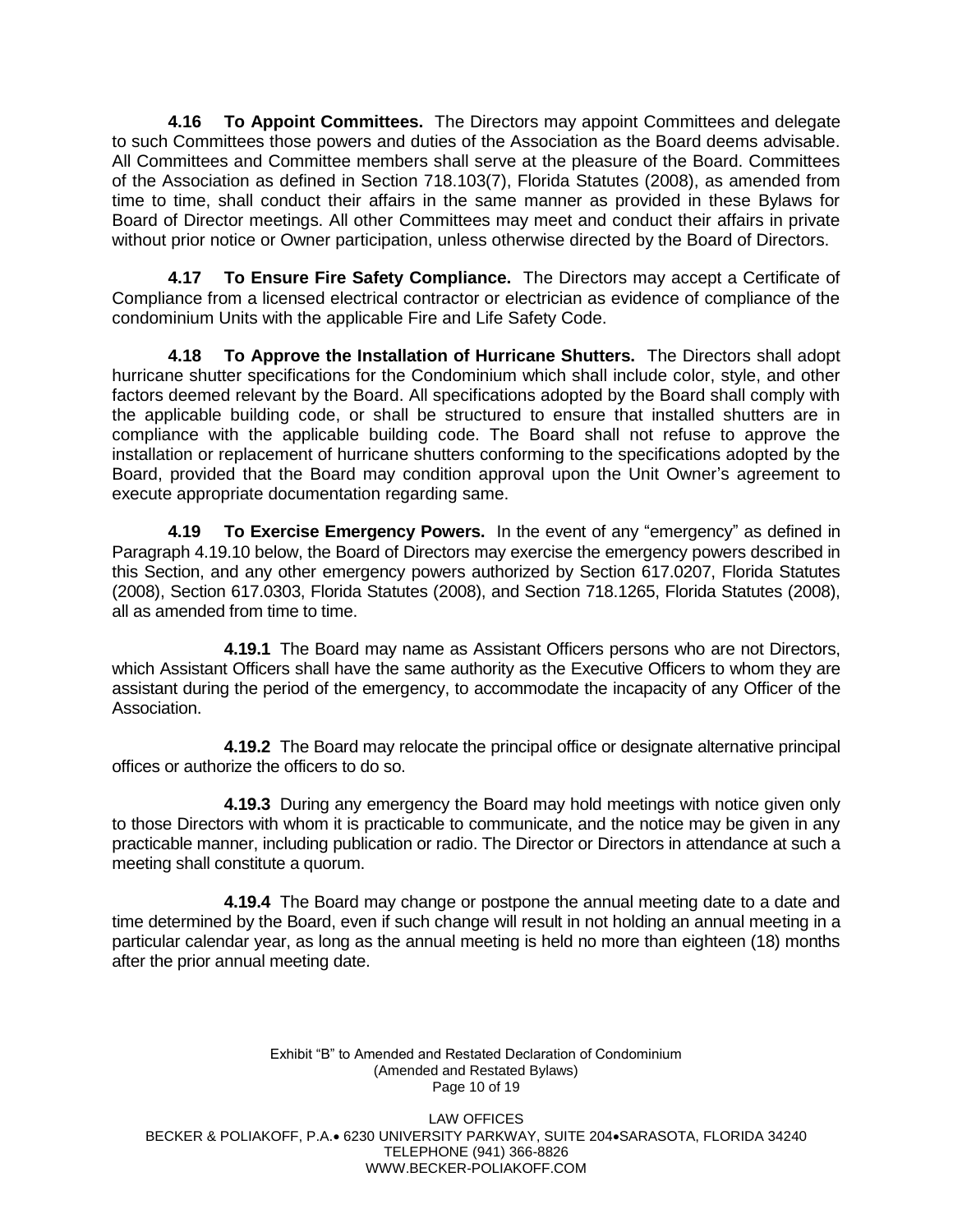**4.19.5** Corporate action taken in good faith during an emergency under this Section to further the ordinary affairs of the Association shall bind the Association; and shall have the presumption of being reasonable and necessary.

**4.19.6** The Board may use reserve funds to meet Association needs, and may use reserve funds as collateral for Association loans. By adoption of this provision, the owners specifically authorize the Board to use reserve funds for nonscheduled purposes in the event of an emergency pursuant to Section 718.112(2)(f)3., Florida Statutes (2008), as may be amended from time to time. The Board may adopt emergency assessments with such notice deemed practicable by the Board.

**4.19.7** The Board may adopt emergency Rules and Regulations governing the use and occupancy of the Units, Common Elements, Limited Common Elements, and Association property, with notice given only to those Directors with whom it is practicable to communicate.

**4.19.8** Any Officer, Director, or employee of the Association acting with a reasonable belief that his actions are lawful in accordance with these emergency Bylaws shall incur no liability for doing so, except in the case of willful misconduct.

**4.19.9** These emergency Bylaws shall supersede any inconsistent or contrary provisions of the Bylaws during the period of the emergency.

**4.19.10** For purposes of this Section only, an "emergency" exists only during a period of time that the Condominium, or the immediate geographic area in which the Condominium is located, is subjected to:

**.1** a state of emergency declared by local civil or law enforcement authorities;

**.2** a hurricane warning;

**.3** a partial or complete evacuation order;

**.4** federal or state "disaster area" status;

**.5** a catastrophic occurrence, whether natural or manmade, which seriously damages or threatens to seriously damage the physical existence of the condominium, such as an earthquake, tidal wave, fire, hurricane, tornado, war, civil unrest, or act of terrorism; or,

**.6** an unanticipated set of circumstances, which, if not acted upon with immediacy, is likely to cause imminent and significant financial harm to the Association, the Unit Owners, the Condominium Property, or Association Property.

**4.20 To Enter Into Contracts and Borrow Money.** The Directors may make contracts and incur liabilities, borrow money at such rates of interest as the corporation may

> Exhibit "B" to Amended and Restated Declaration of Condominium (Amended and Restated Bylaws) Page 11 of 19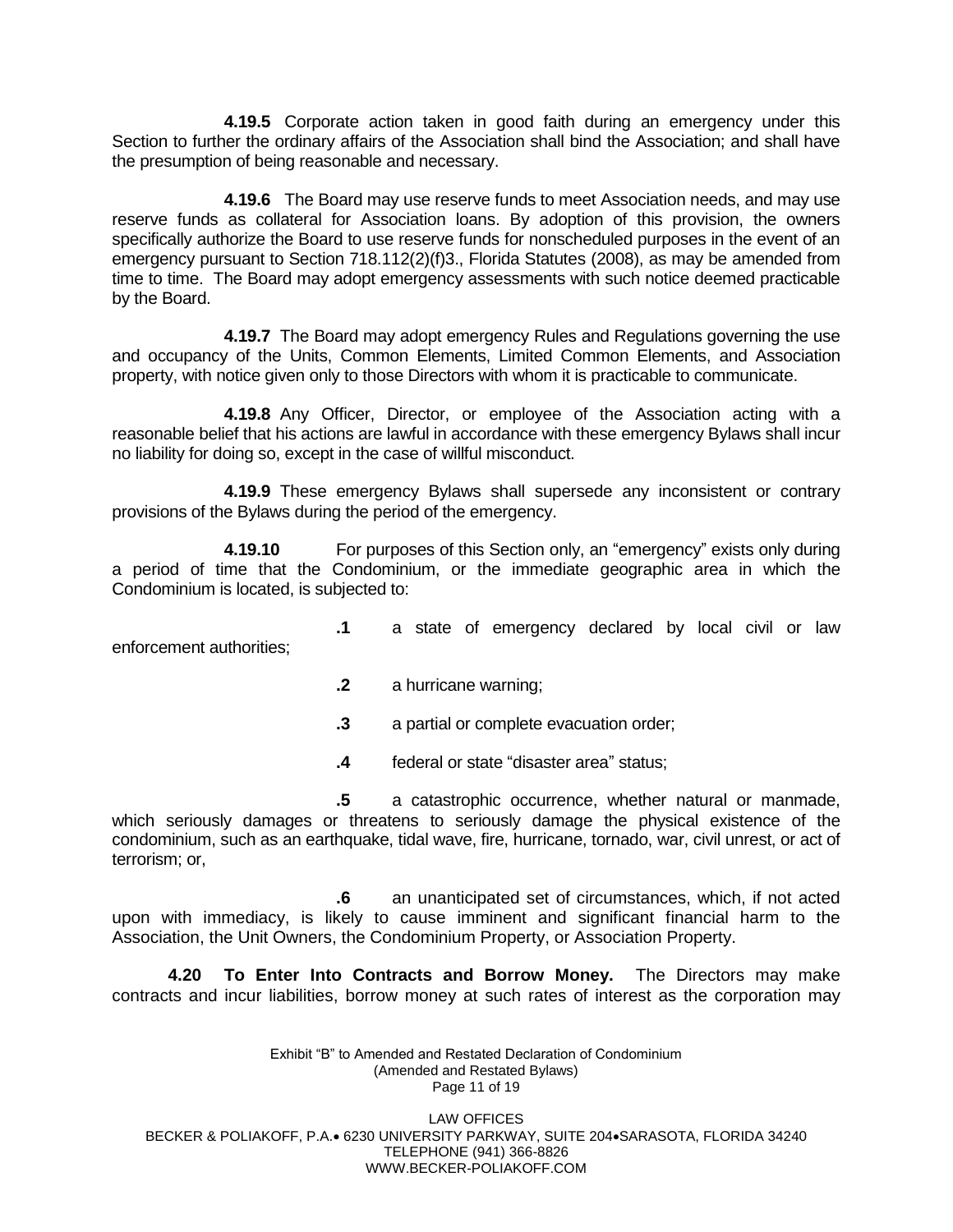determine, issue its notes, bonds, and other obligations, and secure any of its obligations by mortgage and pledge of all or any of its property, franchises, or income.

# **5. OFFICERS.**

**5.1 Executive Officers.** The executive Officers of the Association shall be the President, one or more Vice Presidents, a Secretary, a Treasurer, and such Assistant Officers as may be desired, all of whom shall be elected annually by and from the Board of Directors, and who may be peremptorily removed by a majority vote of the Directors at any meeting. Any person may hold two or more offices except that the President shall not also be the Secretary. Assistant Officers need not be Directors.

**5.2 President — Powers and Duties.** The President shall be the Chief Executive Officer of the Association, shall preside at all meetings of the Board of Directors and Association meetings. The President shall have general supervision over the affairs of the Association and shall have all of the powers and duties which are usually vested in the office of President of a corporation.

**5.3 Vice-President — Powers and Duties.** The Vice-President shall, in the absence or disability of the President, exercise the powers and perform the duties of the President. He shall also generally assist the President and exercise such other powers and perform such other duties as shall be prescribed by the Directors.

**5.4 Secretary — Powers and Duties.** The Secretary shall keep the minutes of all proceedings of the Directors and the members. He shall attend to the giving and serving of all notices to the members and Directors and other notices required by law. He shall have custody of the seal of the Association and affix the same to instruments requiring a seal when duly signed. He shall keep and have custody of the records of the Association, except those of the Treasurer. He shall perform all other duties incident to the office of Secretary of the Association and as may be required by the Directors or the President.

**5.5 Treasurer — Powers and Duties.** The Treasurer shall have custody of all property of the Association, including funds, securities, and evidences of indebtedness. He shall keep the Assessment rolls and accounts of the members. He shall keep the books of the Association in accordance with good accounting practices and shall perform all other duties incident to the office of the Treasurer of a corporation.

**5.6 Officers' Compensation.** Officers shall not be entitled to compensation for service as such, but shall be entitled to reimbursement of expenses reasonably incurred. This provision shall not preclude the Board of Directors from employing an Officer or Director as an agent or employee of the Association.

### **6. INDEMNIFICATION.**

**6.1 Indemnity.** The Association shall indemnify any Officer, Director, or Committee Member who was or is a party or is threatened to be made a party to any threatened, pending, or contemplated action, suit or proceeding, whether civil, criminal, administrative, or

> Exhibit "B" to Amended and Restated Declaration of Condominium (Amended and Restated Bylaws) Page 12 of 19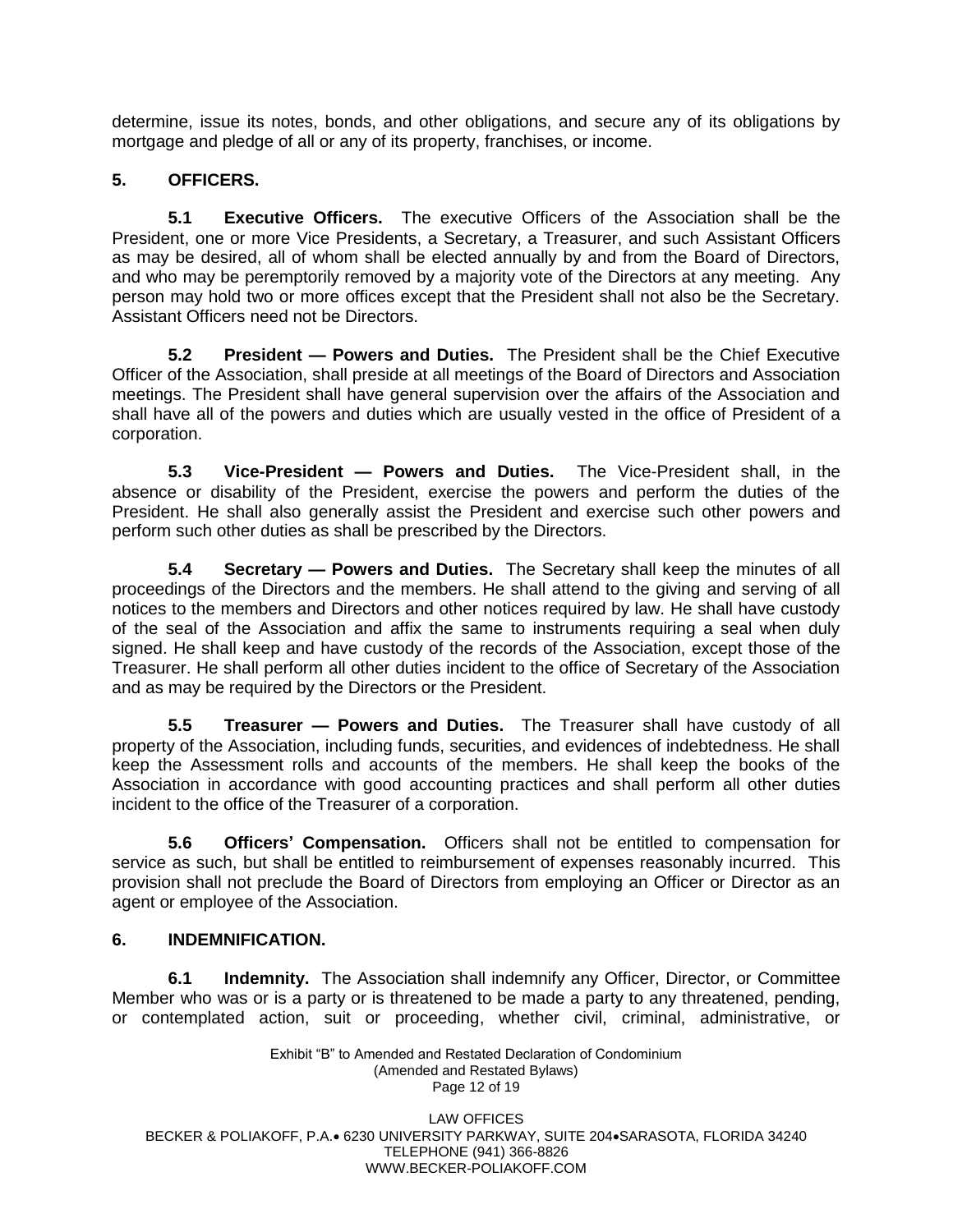investigative, by reason of the fact that he is or was a Director, Officer, or Committee Member of the Association, against expenses (including attorney's fees and appellate attorney's fees), judgments, fines, and amounts paid in settlement actually and reasonably incurred by him in connection with such action, suit, or proceeding, unless (i) a court of competent jurisdiction finally determines, after all appeals have been exhausted or not pursued by the proposed indemnitee, that he did not act in good faith or in a manner he reasonably believed to be in or not opposed to the best interest of the Association, and, with respect to any criminal action or proceeding, that he had reasonable cause to believe his conduct was unlawful, and (ii) such court also determines specifically that indemnification should be denied. The termination of any action, suit, or proceeding by judgment, order, settlement, conviction, or upon a plea of *nolo contendere* or its equivalent shall not, of itself, create a presumption that the person did not act in good faith and in a manner which he reasonably believed to be in or not opposed to the best interest of the Association, and with respect to any criminal action or proceeding, had reasonable cause to believe that his conduct was unlawful. It is the intent of the membership of the Association, by the adoption of this provision, to provide the most comprehensive indemnification possible to their Officers, Directors, and Committee Members as permitted by Florida law.

**6.2 Defense.** To the extent that a Director, Officer, or Committee Member of the Association has been successful on the merits or otherwise in defense of any action, suit, or proceeding referred to in Section 6.1 above, or in defense of any claim, issue, or matter therein, he shall be indemnified against expenses (including attorney's fees and appellate attorney's fees) actually and reasonably incurred by him in connection therewith.

**6.3 Advances.** Expenses incurred in defending a civil or criminal action, suit, or proceeding shall be paid by the Association in advance of the final disposition of such action, suit, or proceeding upon receipt of an undertaking by or on behalf of the affected Director, Officer, or Committee Member to repay such amount if it shall ultimately be determined that he is not entitled to be indemnified by the Association as authorized by this Article 6.

**6.4 Miscellaneous.** The indemnification provided by this Article 6 shall not be deemed exclusive of any other rights to which those seeking indemnification may be entitled under any Bylaw, agreement, vote of Members, or otherwise, and shall continue as to a person who has ceased to be a Director, Officer, or Committee Member and shall inure to the benefit of the heirs and personal representatives of such person.

**6.5 Insurance.** The Association shall have the power to purchase and maintain insurance on behalf of any person who is or was a Director, Officer, Committee Member, employee, or agent of the Association, or a Director, Officer, employee, or agent of another corporation, partnership, joint venture, trust, or other enterprise, against any liability asserted against him and incurred by him in any such capacity, or arising out of his status as such, whether or not the Association would have the duty to indemnify him against such liability under the provisions of this Article.

**6.6 Amendment.** Anything to the contrary herein notwithstanding, the provisions of this Article 6 may not be amended without the approval in writing of all persons whose interest would be adversely affected by such amendment.

> Exhibit "B" to Amended and Restated Declaration of Condominium (Amended and Restated Bylaws) Page 13 of 19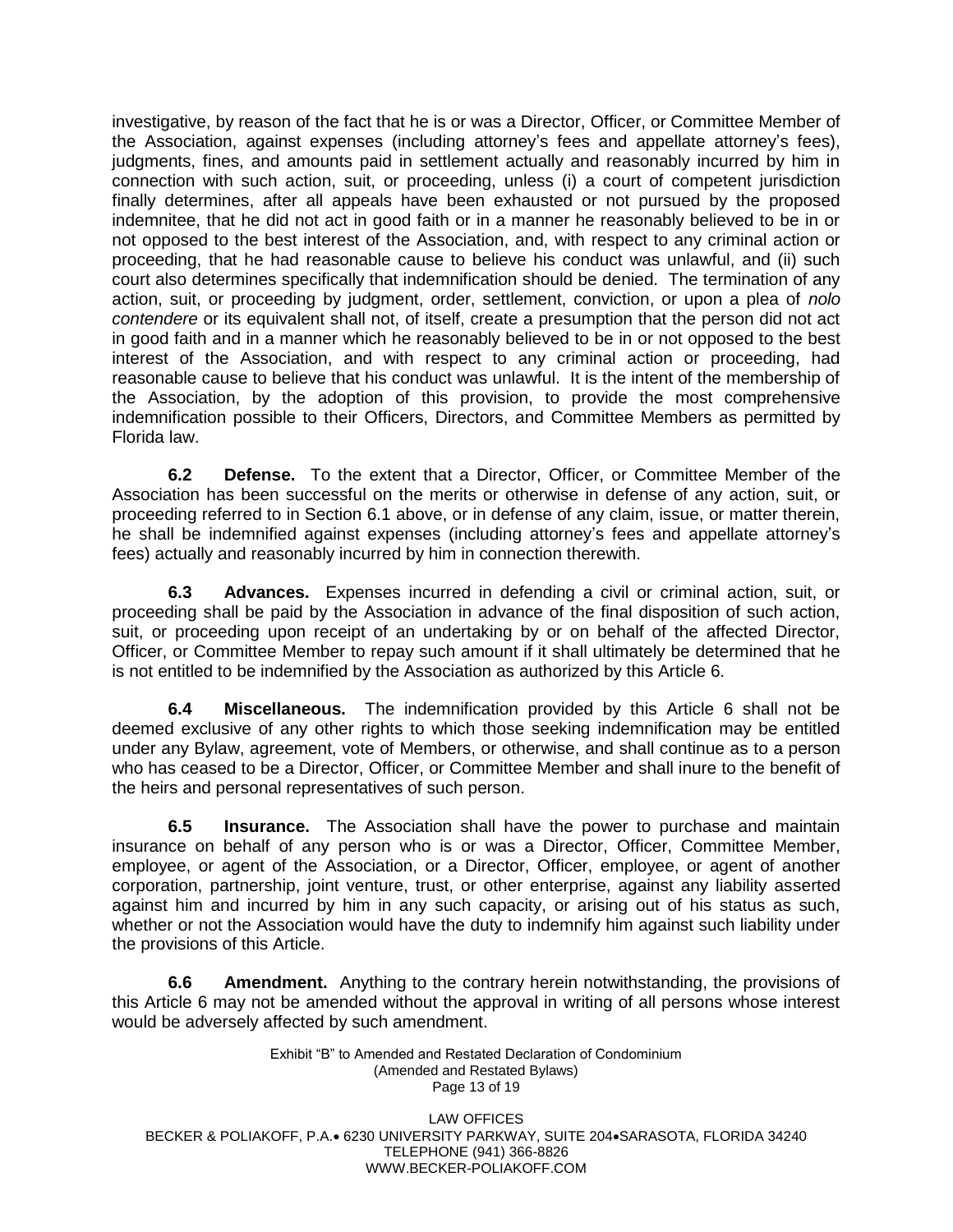**7. MINUTES AND INSPECTION OF RECORDS.** Minutes of all meetings of Unit Owners and of the Board of Directors shall be kept in a business-like manner. These, plus records of all receipts and expenditures and all other official records, as defined in Section 718.111(12), Florida Statutes (2008), as amended from time to time, shall be available for inspection by Unit Owners and Board members at all reasonable times. Provided, however, that the Directors may adopt reasonable rules regarding the frequency, time, location, notice, and manner of record inspections and any copying.

# **8. FISCAL MANAGEMENT.**

**Budget.** The Board of Directors shall adopt the budget. The Board shall prepare a proposed annual budget of common expenses and anticipated revenues which shall include all anticipated income/revenue and expenses for operation, maintenance, and administration of the Condominium. The proposed budget may also include expenses of security, in-house communications, Directors and Officers insurance, transportation services, bulk cable or master antenna television, and interior pest control, all of which are declared to be Common Expenses under these Bylaws. The proposed budget shall include reserves per Section 718.112(2)(f)2, Florida Statutes (2008), as amended from time to time, the funding of which may be waived or reduced vote of a majority of the Voting Interests present (in person or by proxy) and voting at a duly noticed meeting of the Association, or by written agreement of a majority of the entire Voting Interests. Reserve funds and any accrued interest on the funds must remain in the reserve account for authorized reserve expenditures, unless their use for other purposes is approved in advance by a vote of the majority of the voting interests present (in person or by proxy) and voting at a duly called meeting of the Association, or by the written approval of a majority of the entire voting interests. The budget may contain a reasonable allowance for contingencies and provide funds for all operating expenses previously incurred. If at any time a budget shall prove insufficient, it may be amended by the Board of Directors for the remaining portion of the fiscal year, provided that notice of the Board meeting at which the revised budget will be considered along with a copy of the proposed revisions to the budget shall be mailed to each member as provided in Article 8.2 hereof.

**8.1 Mailing and Posting.** A copy of the proposed annual budget shall be mailed or hand-delivered to the Unit Owners not less than 14 days prior to the meeting of the Directors at which the budget will be adopted together with a notice of the meeting, and also posted 14 days in advance in a conspicuous location on the Condominium Property. The Board may include notice of its meeting to set the insurance deductible with notice of the budget meeting.

**8.2 Assessments.** The annual shares of the Unit Owners of the Common Expenses shall be made payable in installments due monthly or quarterly (as determined by the Board) in advance and shall become due on the first day of each such period and shall become delinquent fifteen (15) days thereafter. No invoice need be sent by the Association, although the Association may do so. The Association shall have the right to accelerate Assessments of an Owner delinquent in the payment of Common Expenses. Accelerated Assessments shall be due and payable on the date a claim of lien is filed and may include the amounts due for the remainder of the fiscal year for which the claim of lien was filed.

> Exhibit "B" to Amended and Restated Declaration of Condominium (Amended and Restated Bylaws) Page 14 of 19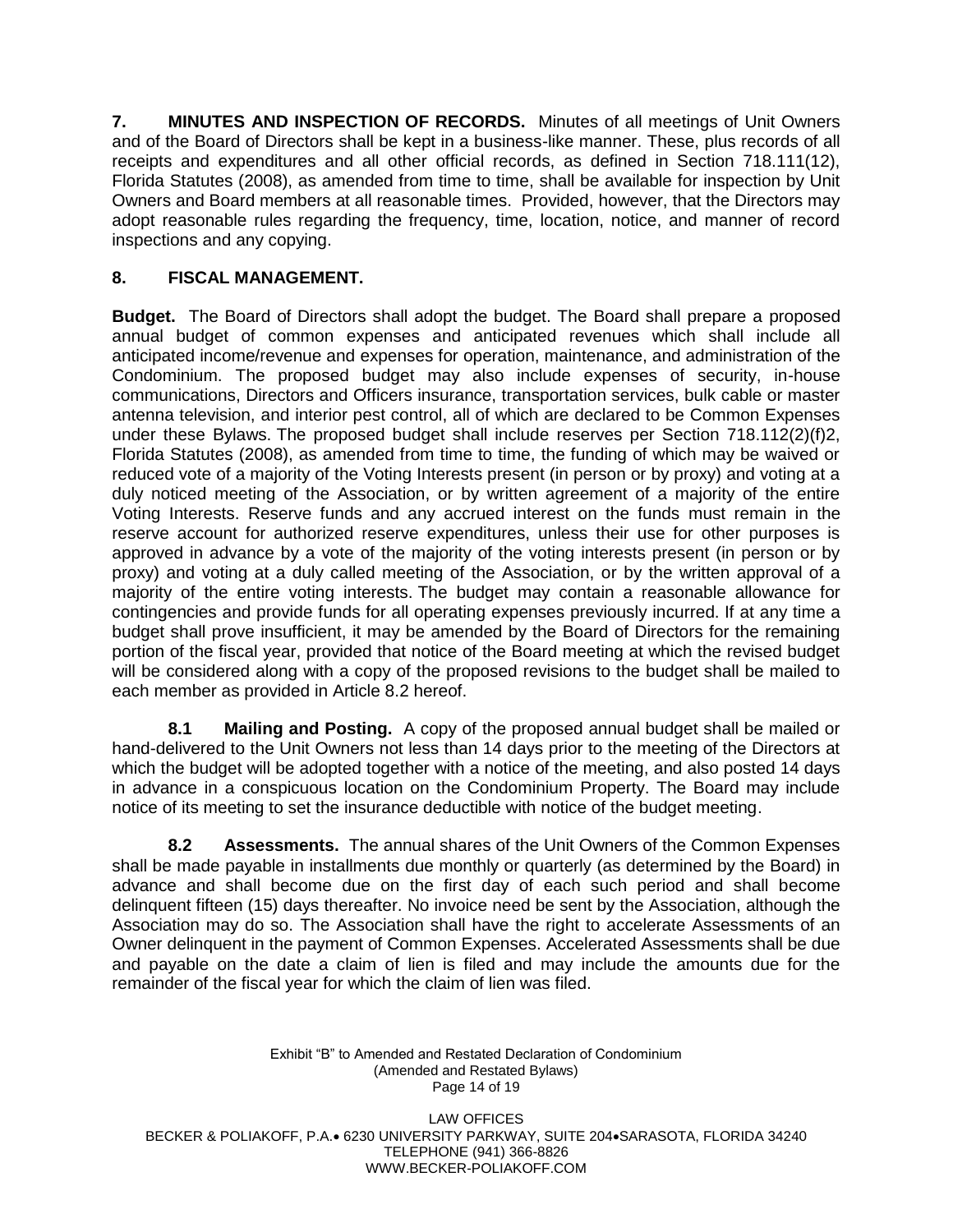**8.3 Special Assessments.** Special Assessments for Common Expenses which are not funded through the budget may be made by the Board of Directors, and the time of payment shall likewise be determined by them. Notice of the Board meeting at which such Assessments shall be considered shall be posted and mailed to each Unit Owner as provided in Article 3.7 hereof, except in the event of an emergency. The funds collected pursuant to a Special Assessment shall be used only for the specific purpose or purposes set forth in such notice. However, upon completion of such specific purpose or purposes, any excess funds will be considered Common Surplus, and may, at the discretion of the Board, either be returned to the Unit Owners, applied as a credit towards future Assessments or added to Reserves.

**8.4 Assessment Roll.** The Assessments for Common Expenses and Charges shall be set forth upon a roll of the Units which shall be available for inspection at all reasonable times by Unit Owners. Such roll shall indicate for each Unit the name and address of the Owner, and the Assessments and Charges paid and unpaid. A certificate made by a duly authorized representative of the Association or by the Board of Directors as to the status of a Unit's account may be relied upon for all purposes by any person for whom made.

**8.5 Liability for Assessments and Charges.** A Unit Owner shall be liable for all Assessments and Charges coming due while the Owner of a Unit, and such Owner and Owner's grantees or successors after a conveyance or other transfer of title shall be jointly and severally liable for all unpaid Assessments and Charges due and payable up to the time of such voluntary conveyance. Liability may not be avoided by waiver of the use or enjoyment of any Common Elements or Association Property or by abandonment of the Unit for which the Assessments or Charges are due. Where a mortgagee holding a first mortgage of record obtains title to a Unit by foreclosure, such mortgagee and its successors and assigns shall only be liable for such Unit's Assessments, Charges, or share of the Common Expenses which became due prior to acquisition of title as provided in the Florida Condominium Act (2008), as amended from time to time.

**8.6 Liens for Assessments.** The unpaid portion of an Assessment, including an accelerated Assessment which is due, together with all costs, collection expenses, interest, late fees, and reasonable attorney's fees for collection, including appeals, shall be secured by a continuing lien upon the Unit.

**8.7 Lien for Charges.** Unpaid Charges due to the Association together with costs, interest, late fees, expenses and reasonable attorney's fees shall be secured by a common law and contractual lien upon the Unit and all appurtenances thereto when a notice claiming the lien has been recorded by the Association.

**8.8 Collection — Interest; Administrative Late Fee; Application of Payments.** Assessments or Charges paid on or before fifteen (15) days after the date due shall not bear interest, but all sums not paid on or before ten days shall bear interest at the highest rate permitted by law from the date due until paid. In addition to such interest the Association may charge an administrative late fee in an amount not to exceed the greater of \$25 or 5% of each installment of the Assessment for which payment is late, or the maximum late fee permissible by law. The Association may also accelerate all Assessments or Charges which are accrued, but not yet due, in the manner provided by law. All payments upon account shall be first applied to

> Exhibit "B" to Amended and Restated Declaration of Condominium (Amended and Restated Bylaws) Page 15 of 19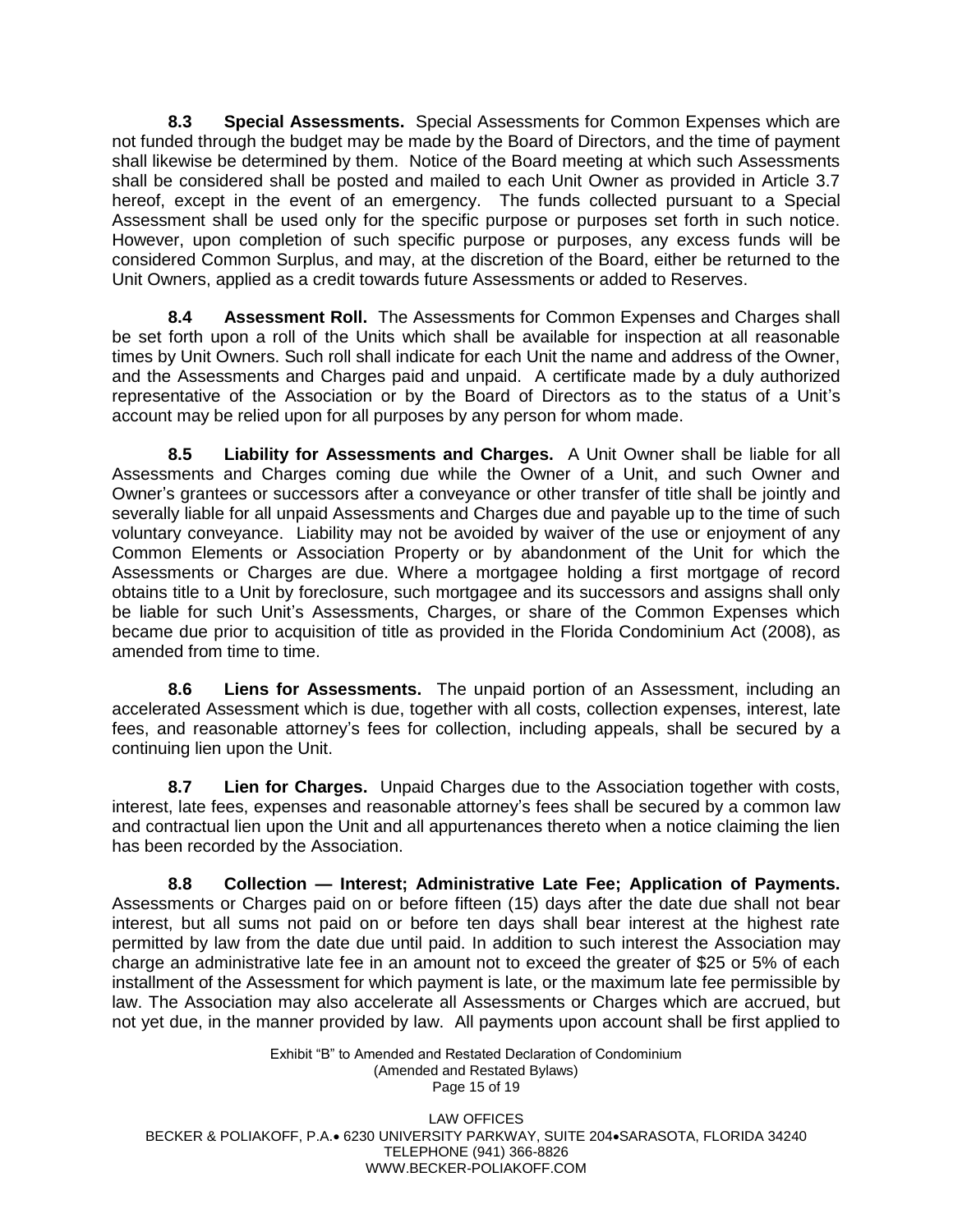interest, then the late fee, then to any costs and collection expenses and reasonable attorney's fees incurred, and then to the Assessment payment first due.

Except as otherwise provided in the Florida Condominium Act (2008), no lien may be filed by the Association against a Condominium Unit until thirty (30) days after the date on which a notice of intent to file a lien has been delivered to the Owner pursuant to Section 718.121(4), Florida Statutes (2008), as amended from time to time.

**8.9 Collection — Suit.** The Association, at its option, may enforce collection of delinquent Assessments or Charges by suit at law, by foreclosure of the lien securing the Assessments or Charges, or by any other remedy available under the laws of the State of Florida, and in any event the Association shall be entitled to recover the payments which are delinquent at the time of collection, judgment, or decree, together with those which have become due by acceleration or which have thereafter become due, plus interest thereon, and all costs and expenses incident to the collection and the proceedings, including reasonable attorney's fees, incurred before trial, at trial, and on appeal. The Association may attach rental income for delinquent Units and may withhold approval for the sale, Lease, or other transfer of a Unit, or any interest therein, until all past due Assessments, interest, late fees, costs, and attorney's fees have been paid in full. The Association must deliver or mail by certified mail to the Unit Owner written notices of its intention to file a lien and to foreclose the lien, as provided by law.

**8.10 Association Depository.** The Depository of the Association in which the funds of the Association shall be deposited, shall be financial institutions authorized to do business in Florida which carry FDIC insurance or equivalent private insurance such as insurance placed through the Securities Investor Protection Corporation (SIPC), as shall be designated by the Board of Directors. Alternatively, the Association may deposit funds with brokerage houses or institutions which are members of the National Association of Securities Dealers, Inc. and insured by SIPC or equivalent industry insurance. Principal of Association funds, whether reserves or operating funds, may not be placed at risk for investment purposes. Withdrawal of money from those accounts shall be only by checks or other withdrawal instruments signed by those persons as are authorized by the Directors.

**8.11 Commingling of Funds.** All funds of the Association shall be maintained separately in the Association's name. No community association manager or business entity required to be licensed or registered under Section 468.432, Florida Statutes (2008), as amended from time to time, no agent, employee, Officer, or Director of the Association shall commingle any Association funds with his funds or with the funds of any other condominium association or community association as defined in Section 468.431, Florida Statutes (2008), as amended from time to time, or with those of any other entity. Reserve funds and operating funds of the Association may, however, be commingled for investment purposes, as provided by law.

**8.12 Financial Reports.** A complete financial report of actual receipts and expenditures of the Association shall be made annually which shall comply with Rule 61B-22, Florida Administrative Code (2008), as amended from time to time, and with Section 718.111(13), Florida Statutes (2008), as amended from time to time.

#### Exhibit "B" to Amended and Restated Declaration of Condominium (Amended and Restated Bylaws) Page 16 of 19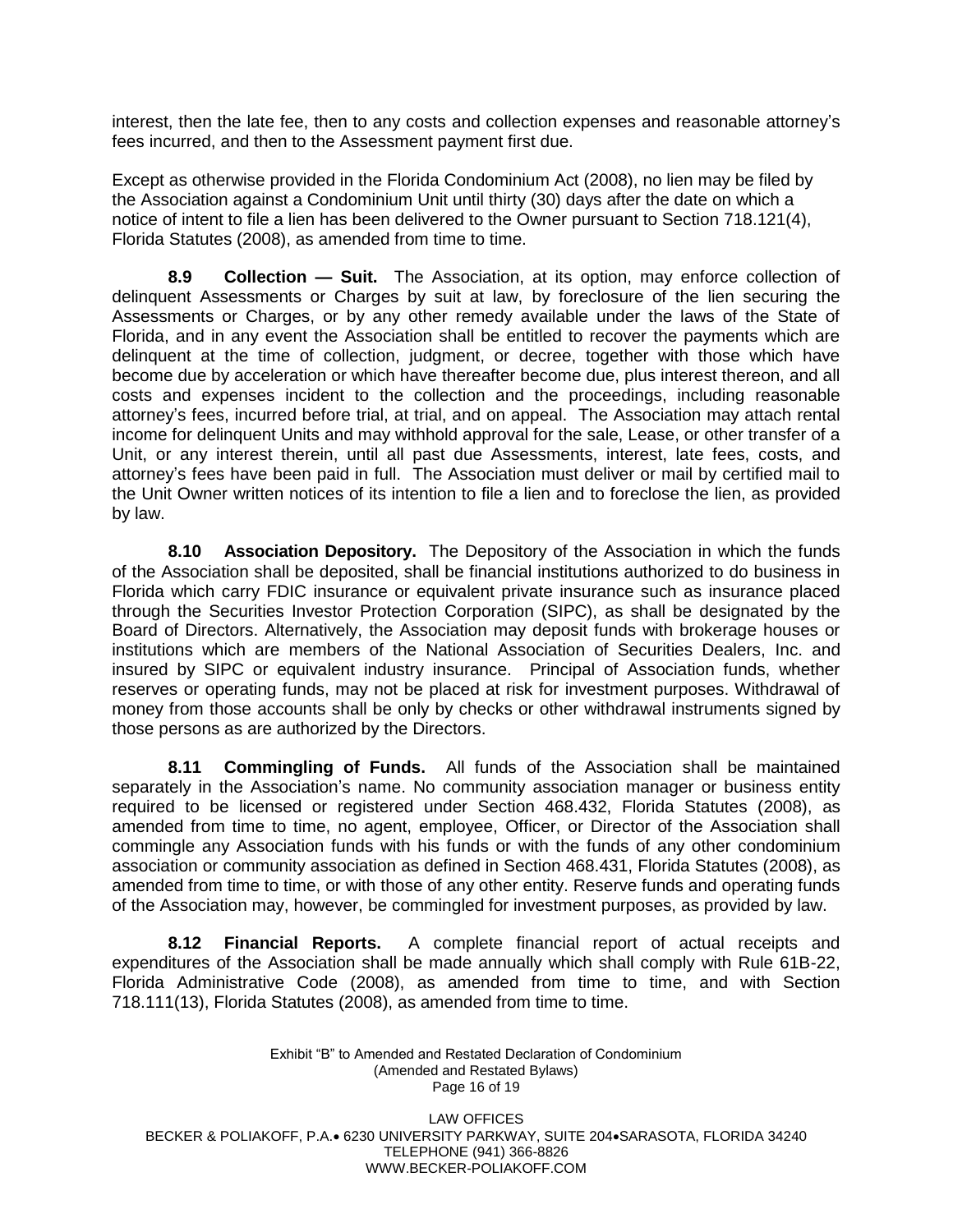**8.13 Fidelity Bonding.** The Association shall obtain and maintain adequate fidelity bonding in the minimum principal sum set forth in the Act, for each person (whether or not a Director) who controls or disburses Association funds, and the President, Secretary and Treasurer. The Association shall bear the cost of bonding of Directors and Officers. In the case of a community association manager or management firm, the cost of bonding may be allocated as the parties may agree. All persons providing management services to the Association, or otherwise having the authority to control or disburse Association funds, shall provide the Association with a certificate of insurance evidencing compliance with this paragraph, naming the Association as an insured under said policy.

**9. PARLIAMENTARY RULES.** Robert's Rules of Order (latest edition) shall be used as a guide in the conduct of Members' meetings, Board meetings, and Committee meetings to ensure fairness, impartiality, and respect for minority views without unduly burdening majority rights. Meetings shall also be conducted in accordance with these Bylaws and the procedures established by the Board from time to time, including the form of voting documents to be used. The ruling of the Chair of the meetings unless he or the Board of Directors designates a third person, as Parliamentarian, shall be binding on all matters of procedure, unless contrary to law.

**10. BYLAW AMENDMENTS.** Amendments to the Bylaws shall be adopted in the following manner:

**10.1 Proposal of Amendments.** An amendment may be proposed by the President of the Association, a majority of the Directors, or by twenty-five percent (25%) of the entire voting interests.

**10.2 Proposed Amendment Format.** Proposals to amend existing Bylaws shall contain the full text of the article to be amended. New words shall be underlined and words to be deleted shall be lined through with hyphens. If the proposed change is so extensive that this procedure would hinder rather than assist understanding, a notation must be inserted immediately preceding the proposed amendment saying, "SUBSTANTIAL REWORDING OF BYLAWS. SEE BYLAW NUMBER FOR PRESENT TEXT."

**10.3 Notice**. Copies of proposed amendments shall be included in the notice of any meeting at which a proposed amendment is to be considered or in connection with documentation for action without a meeting.

**10.4 Adoption of Amendments.** A resolution for the adoption of a proposed amendment may be adopted by a vote of two-thirds  $(2/3<sup>rds</sup>)$  of the voting interests of the Association present (in person or by proxy) and voting at a duly noticed meeting at which a quorum is present, or by the written agreement of two-thirds (2/3<sup>rds</sup>) of the entire voting interests. Amendments correcting errors, omissions or scrivener's errors may be executed by the officers of the Association, upon Board approval, without need for Association membership vote.

**10.5 Effective Date.** An amendment when adopted shall become effective after being recorded in the Sarasota County Public Records according to law.

> Exhibit "B" to Amended and Restated Declaration of Condominium (Amended and Restated Bylaws) Page 17 of 19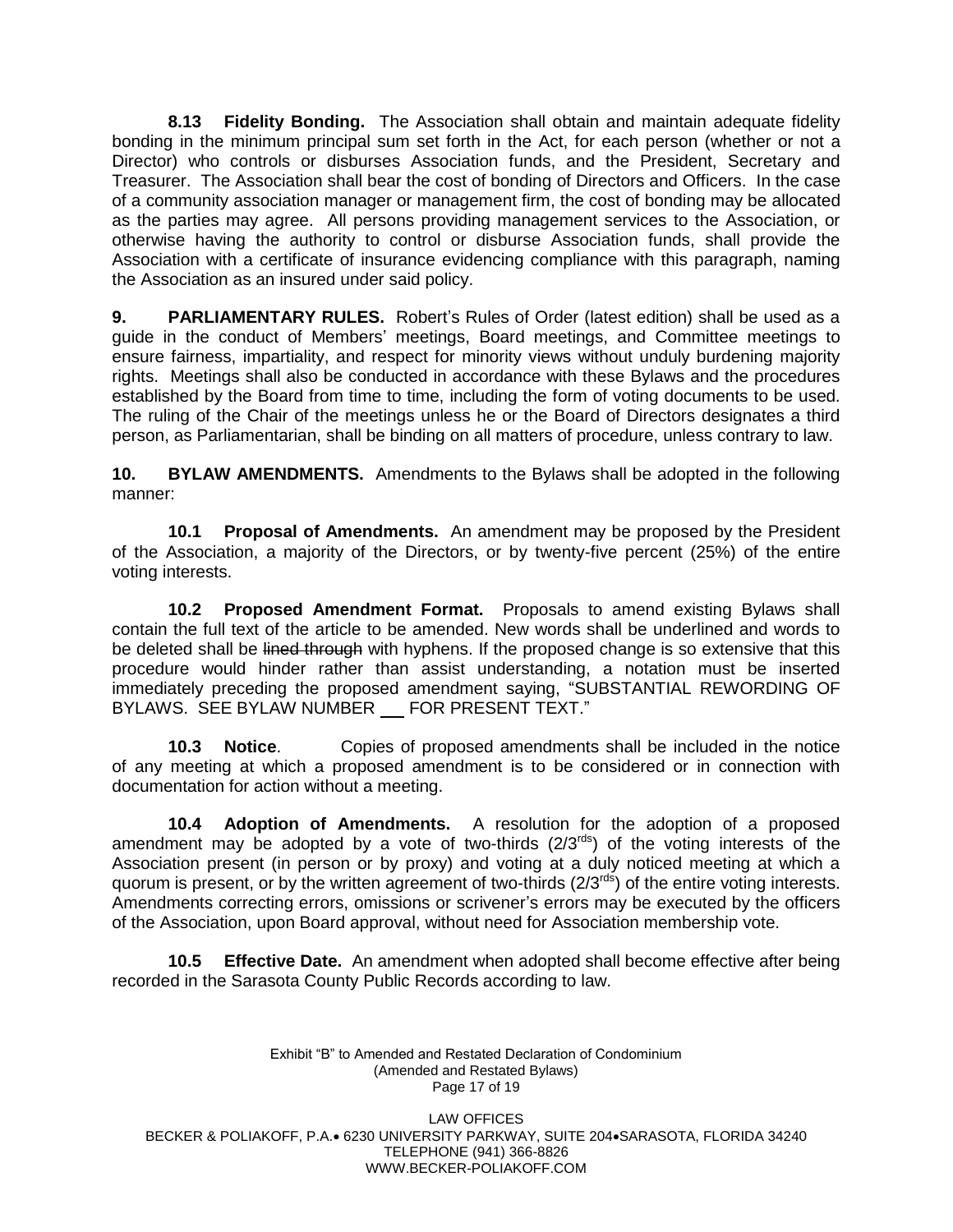**10.6 Automatic Amendment.** These Bylaws shall be deemed amended, if necessary, so as to make the same consistent with the provisions of the Declaration of Condominium or the Articles of Incorporation. Whenever Chapter 718, Florida Statutes (2008) Chapter 617, Florida Statutes (2008), or other applicable statutes or administrative regulations, as amended from time to time, are amended to impose procedural requirements less stringent than set forth in these Bylaws, the Board may operate the Association pursuant to the less stringent requirements. The Board of Directors without a vote of the Owners, may adopt by majority vote, amendments to these Bylaws as the Board deems necessary to comply with such operational changes as may be enacted by future amendments to Chapters 607, 617, and 718 of the Florida Statutes (2008), or such other statutes or administrative regulations as required for the operation of the Association, all as amended from time to time.

**10.7 Proviso**. Provided, however, that no amendment shall change the configuration of any Unit or the share in the Common Elements appurtenant to it, or increase the Owner's proportionate share of the Common Expenses, unless the record Owner of the Unit concerned and all record Owners of the mortgages on such apartment shall join in the execution of the amendment, and all other Unit Owners approve the amendment.

### **11. DISPUTE RESOLUTION.**

**11.1 Mandatory Arbitration.** If unresolved, disputes between the Board and Unit Owners as defined in Section 718.1255(1), Florida Statutes (2008), as amended from time to time, must be arbitrated in mandatory non-binding arbitration proceedings as provided in the Condominium Act prior to commencing litigation, so long as the Condominium Act requires such arbitration.

**11.2 Unit Owner Inquiries.** When a Unit Owner files a written inquiry by certified mail with the Board, the Board shall respond in writing to the Unit Owner within 30 days of receipt of said inquiry. The Board's response shall either give a substantive response to the inquirer, or notify the inquirer that legal advice has been requested, or notify the inquirer that advice has been requested from the Association's counsel or the Division. If the Board requests advice from the Division, the Board shall, within ten days of its receipt of the advice, provide in writing a substantive response to the inquirer. If a legal opinion is requested, the Board shall, within 60 days after the receipt of the inquiry, provide in writing a substantive response to the inquirer. The failure to provide a substantive response to the inquirer as provided herein precludes the Association from recovering attorney's fees and costs in any subsequent litigation, administrative proceeding, or arbitration arising out of the inquiry. Absent a different rule adopted by the Board of Directors, the Board shall only be obligated to respond to one inquiry per month pertinent to any particular Unit. In the event of a grievance of a Unit Owner against the Association, the Board of Directors, or a member thereof, written notice in detail of the grievance shall be given the Directors prior to the institution of litigation, (including but not limited to arbitration) and they shall be allowed a period of 30 days in which to resolve the grievance.

**11.3 Other Remedies.** Nothing herein shall preclude the Association from pursuing any remedy for the violation of the Condominium Documents or disputes with a Unit Owner or

> Exhibit "B" to Amended and Restated Declaration of Condominium (Amended and Restated Bylaws) Page 18 of 19